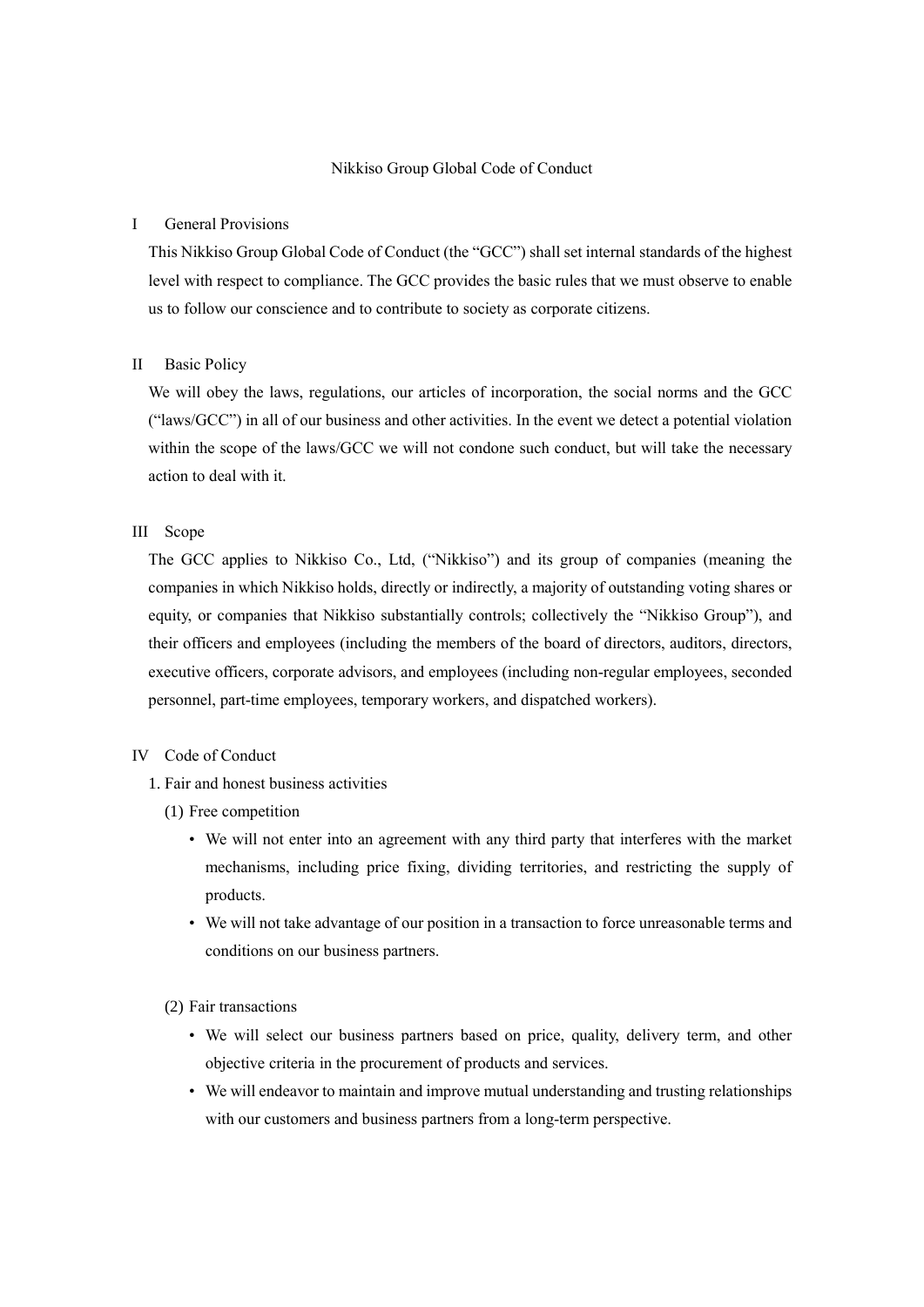- (3) Quality and safety of products and services
	- We will provide products and services with high quality and safety.
	- We will confirm the facts promptly and take appropriate action, in the event the quality or safety of our products and services is brought into question.
- (4) Gift-giving and entertainment
	- We will not offer entertainment or gifts to employees who are in public service, such as government employees and local authorities, and foreign public service personnel.
	- We will not offer the entertainment or gifts to our customers or business partners (including potential customers or business partners) beyond the range acceptable in terms of the law, customary practice, or business courtesy; we will not receive entertainment or gifts beyond that range.
- (5) Export control
	- We will observe the export control laws and regulations of each country (including the US Export Administration Regulations) in the exporting of goods and their related technologies, and prevent any unlawful action.
	- We will not participate in exports that may obstruct the maintenance of international peace and security.
- (6) Disclosure and dissemination of corporate information
	- We will disclose corporate information according to the requirements of the law, value dialogues with our stakeholders, and strengthen two-way communication with society.
	- We will endeavor to disseminate accurate corporate information while giving consideration to the need for confidentiality.
- (7) Prohibition of insider trading
	- We will not disclose the insider information of the Nikkiso Group or other companies that we come to know during the course of our work to any persons other than those who need to know for the purpose of business, and will control such information in a proper manner.
	- We will not purchase or sell shares of Nikkiso or other companies using the insider information pertaining to these companies.
- (8) Tax Compliance Efforts
	- ・ We will maintain and improve our tax compliance efforts and fulfill our social responsibilities by, among other things, paying all taxes in accordance with the law and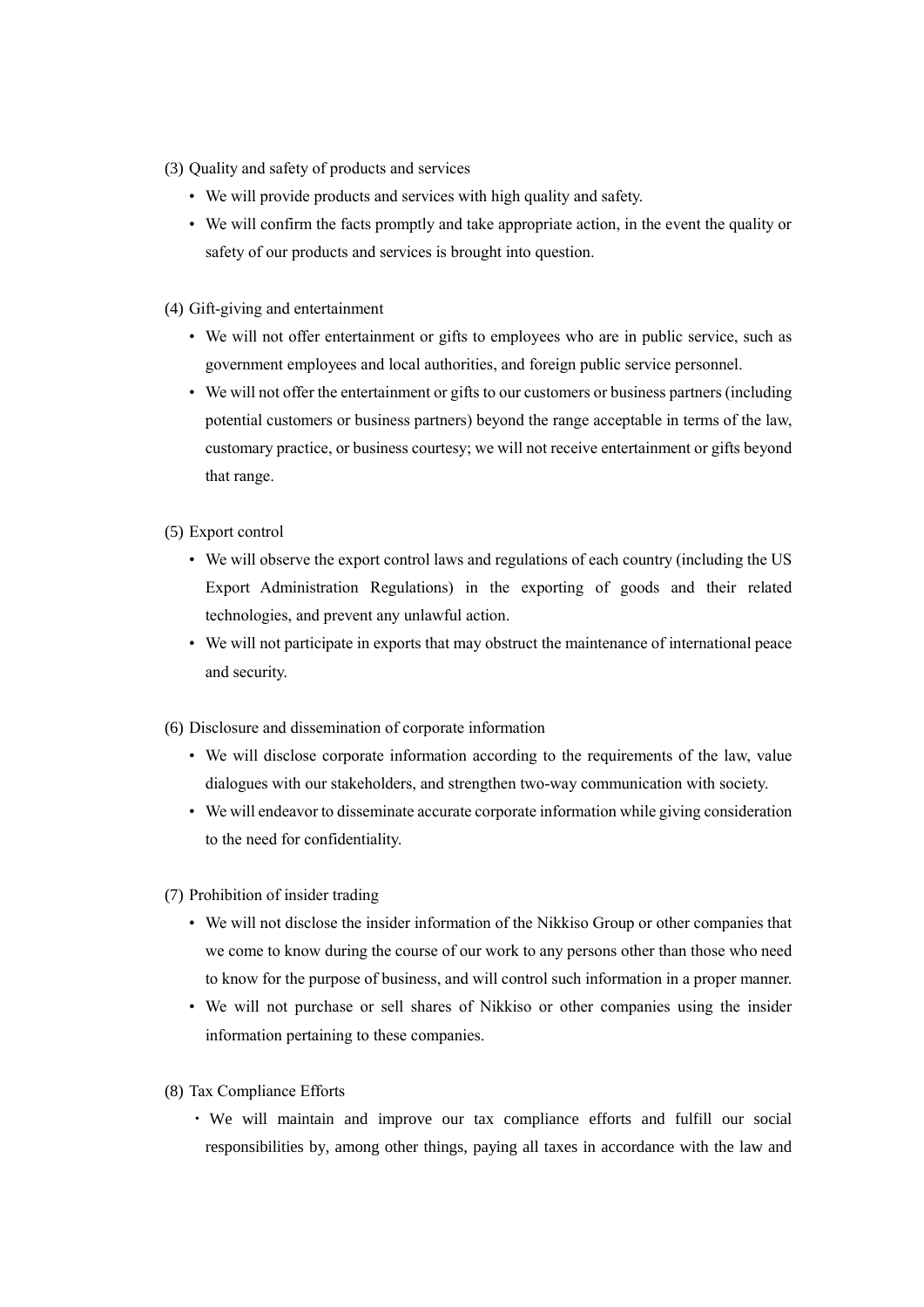regulation of each country and region in which we operate, and by implementing appropriate tax risk management controls. The details of the tax standard of conduct are specified separately in the "Nikkiso Group Global Tax Standard of Conduct".

- 2. Protection of corporate assets and management of information
	- (1) Corporate assets
		- We will make efficient use of the assets of the Nikkiso Group for our business activities while protecting them against loss, theft, and destruction.
		- We will not use any assets of the Nikkiso Group for any purpose other than our business.
	- (2) Conflicts of interest
		- We will carry out our business activities by making judgments that are in the best interests of the Nikkiso Group.
		- We will not engage in any act that is, or may be, in conflict with the interests of the Nikkiso Group.
	- (3) Intellectual property
		- We will promote research and development activities through the protection and application of the intellectual property rights of the Nikkiso Group.
		- We will not make unauthorized use of or infringe upon the intellectual property rights of a third party.
	- (4) Records and reporting
		- We will prepare records and reports regarding business activities, including accounting and finance, accurately and in a timely manner.
		- We will not intentionally prepare false records or misleading reports.
	- (5) Confidential information
		- We will not disclose or disseminate any information provided by our customers or business partners, or any confidential information of the Nikkiso Group, without due and proper authorization.
		- We will use such information only to the extent our business requires it.
	- (6) Personal information
		- We will respect the individual right to privacy.
		- We will prevent leakage, loss, or damage of privacy and personal information by taking